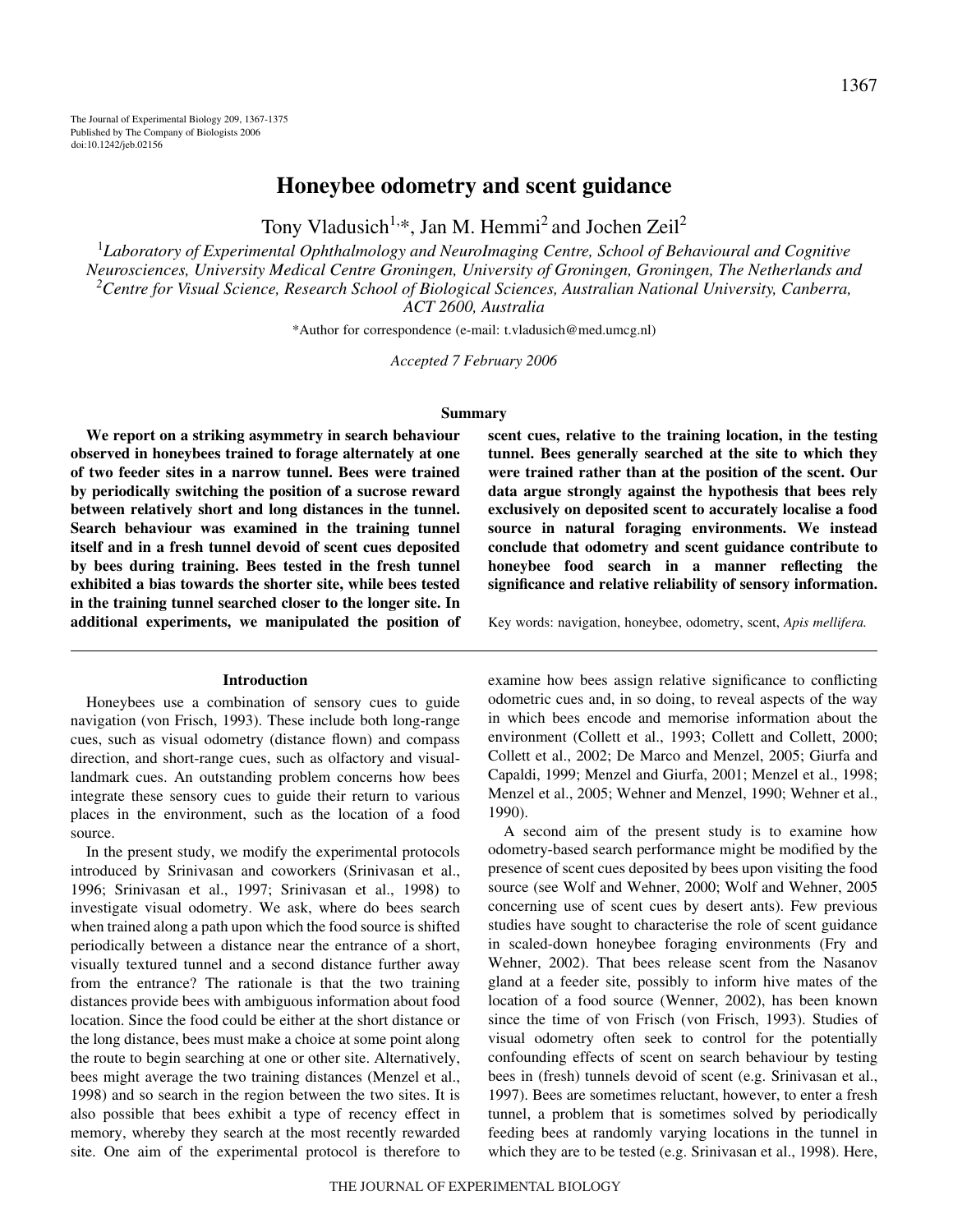we characterize the influence of scent cues on search performance in the dual-distance protocol outlined above and in experiments involving training to only one site. We manipulate the presence/absence and location of scent cues in the testing tunnel (see Materials and methods) in order to better understand how honeybees combine learned odometric information with available scent cues to guide food search.

# **Materials and methods**

### *Location and equipment*

All experiments were conducted indoors in the All Weather Bee Flight Facility at the Research School of Biological Sciences at the Australian National University. A single colony of Italian honeybees (*Apis mellifera* L.) was trained to forage at a feeder located within a tunnel lined with a checkerboard pattern made of cloth. Bees flew from the hive to the tunnel, located around 3 m away. The tunnel was 0.2 m high, 0.22 m wide and either  $3.4 \text{ m}$  or  $7.8 \text{ m}$  long. The entire set-up was enclosed in a white cloth tent that separated the experimental environment from the rest of the bee house. The roof of the tent was at a height of  $1.5 \text{ m}$  above the tunnels and was  $2 \text{ m}$ wide. The sides of the tent extended down below the height of the tunnels, leaving a passage roughly  $0.5 \text{ m}$  between the outer side of each tunnel and the edge of the cloth. Bees entered and exited the experimental set-up from below the sides of the tent. The role of the tent was to prevent bees from using external landmark cues to locate the feeder. A wooden board, with a portion cut out of it to match the shape of the tunnel entrance, was placed at the entrance to guide bees into the training or testing tunnel. This was done to partially mitigate against the problem of bees not entering a fresh tunnel. The consistent colour and shape of the wooden board tended to facilitate the bees' orientation towards the tunnel entrance.

The side of each tunnel was marked every  $0.2 m$ , thereby enabling quantification of search patterns. The entire tunnel was covered with nylon mesh to prevent bees from entering or exiting at any location other than through the tunnel entrance. The cloth pattern was affixed to the tunnel by means of VelcroTM strips attached to both the cloth and tunnel. In each experiment, approximately 20 bees were marked individually with coloured paint and trained for several hours to locate a food reward. A control experiment ensured that external landmarks did not influence search behaviour. Namely, bees trained in a tunnel lined with axial stripes searched as if they could not locate the position of the food reward (Srinivasan et al., 1996; Srinivasan et al., 1998).

# *Training*

The feeder was a small plastic container (100 ml capacity), with a flat circular-shaped base through which bees could extract small amounts of sucrose solution. The feeder was placed on the floor of the tunnel on top of a small transparent sheet of plastic. The sucrose concentration was 1 mol  $l^{-1}$  at the start of training but was modulated slightly throughout the experiment to keep an approximately constant number of bees

coming to the experiment. For each experiment, the feeder was initially placed at the tunnel entrance and progressively moved to the longer of the two training distances.

### *Food search*

After an initial training session of 8 h, bees were tested in 5 min sessions every 2 h. The brevity of the test sessions kept the bees highly motivated and therefore more likely to enter the testing tunnel. The entire testing protocol ran for at least 2 days, in which bees were exposed to each testing condition at least twice. The order in which conditions were tested was randomised within blocks, each block testing all conditions (once tested, a condition was excluded until all others were tested). Each block was tested at least twice. During tests, the feeder was removed and individual bees flew into the same tunnel in which they were trained. U-turns were recorded visually by the experimenter. A U-turn was classified as an event in which a bee reversed its direction of travel in the tunnel.

#### *Specifics of the dual-distance protocol*

Two tunnels were arranged side-by-side and the positions of the training and fresh tunnels were interchanged every 2 h to prevent bees from associating the spatial position of the training tunnel, but not the fresh tunnel, with reward. Bees were trained in blocks (e.g. 1 h) in which feeder position varied between short and long distances. In one block, the feeder was initially positioned at one of the two locations (e.g. short distance for 15 min) and then positioned at the other location (i.e. long distance for 15 min). In another block, the opposite temporal arrangement was implemented. During training, bees were observed carefully to ensure that they visited each feeder site. In most experiments, the number of visits to each site was quantified (see Results). Bees were tested after every second training block, giving rise to two test conditions. One test condition examined the bees' search patterns after they had last been trained to the shorter tunnel distance, while the other condition tested bees after they had last fed at the longer distance. This testing protocol therefore enabled the quantification of any short-term bias toward the location the bee last visited. The test sessions were interleaved (e.g. last trained at short distance, last trained at long distance, last trained at short distance, etc.), such that the location to which bees were last trained was tested every 4 h. In Experiment 1, bees were trained to forage alternately at units 5 and 10 and tested in the training tunnel and in a fresh tunnel, respectively. In Experiment 2, the training and testing protocol was the same, except that bees were trained alternately at units 5 and 15.

### *Specifics of the scent-position protocol*

The scent-position protocol is shown schematically in Fig. 1. The general methods were similar to those described above, except for the following differences. Tunnels were 3.4 m long, lined with a checkerboard cloth that was 3 m long. A mirror was placed at the end of each tunnel in order to generate the illusion that the tunnel was longer than it really was. This was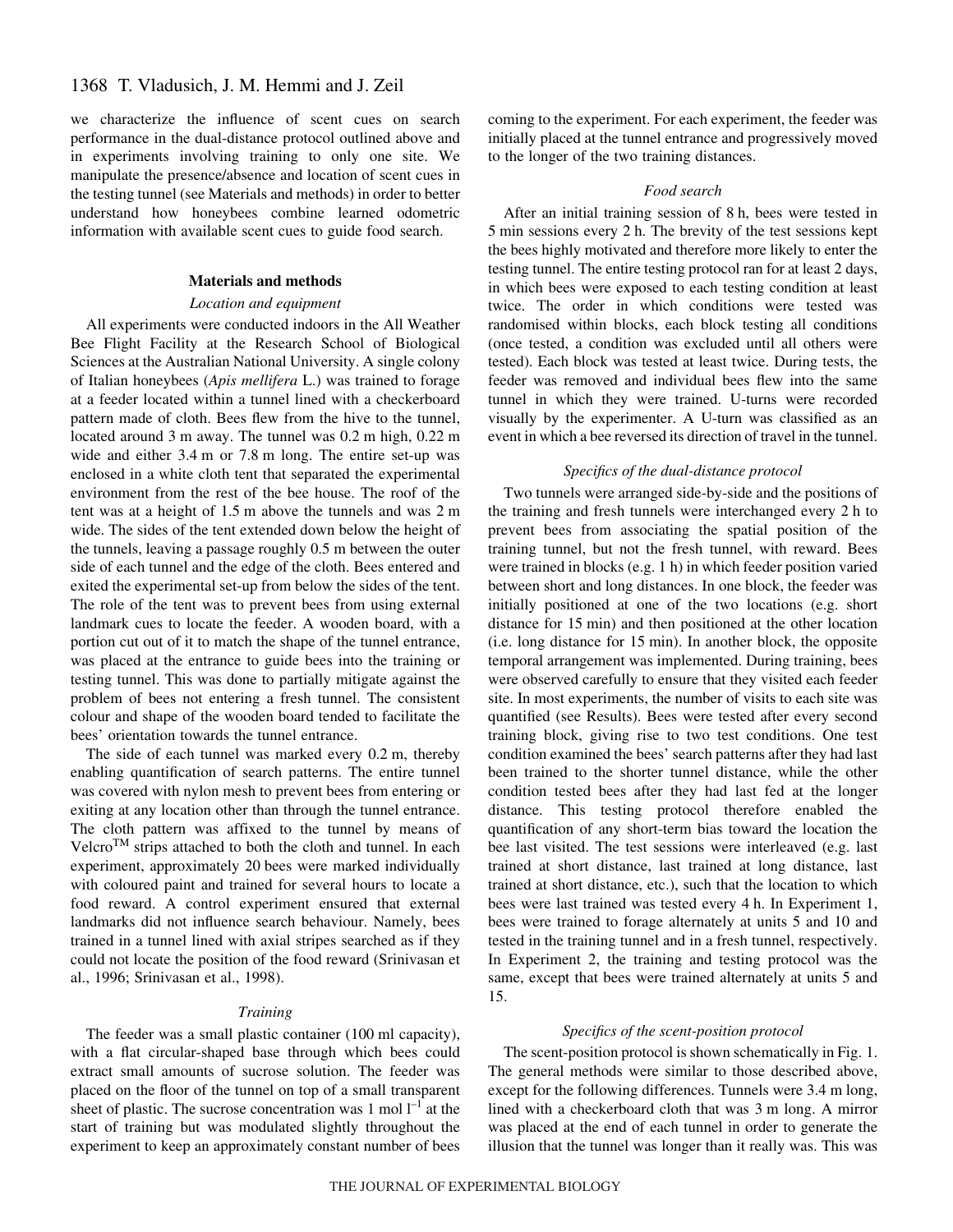

Fig. 1. Schematic illustration of the set-up for scent-position experiments. The set-up and protocol were similar to those used in the dual-distance experiments. The main difference was that, in the scent-position experiments, two groups of bees were separately trained to forage in separate tunnels (Tunnels A and B). The rationale was to train bees to a particular location, thereby allowing bees to learn a specific odometry reading, and then to examine search behaviour in a situation where scent information conflicted with the odometry reading. To this end, bees were tested either (1) in their 'own' training tunnel (e.g. Tunnel A) following a procedure to mimic shifting of the tunnel (dummy-shift condition), (2) in their own tunnel immediately following a training session (no-shift condition), (3) in the tunnel in which the second group of bees were trained at a different position (unit 5/10 tunnel condition) or (4) in a fresh tunnel (Tunnel C) devoid of scent (fresh tunnel condition).

done to mitigate against the possibility of bees using the end of the tunnel as a landmark cue. To manipulate the position of scent cues, two different sets of bees from the same hive were trained simultaneously to different distances in one of two different tunnels (Tunnel A or Tunnel B). That is, in each experiment, bees were individually marked and trained to enter either Tunnel A or Tunnel B (with the feeder position depending on the tunnel). Careful observations were made to ensure that no bee was visiting both tunnels. Any bee found to be visiting both tunnels was killed.

At the beginning of a test session, Tunnels A and B were closed and a feeder placed near the entrance of each tunnel. To test bees in the opposite tunnel to the one in which they were trained, Tunnels A and B were swapped (Fig. 1). A 'dummyshift' procedure was also undertaken to test whether simply moving a tunnel away from the training location for a few moments, without manipulating the scent pattern other than through increased air flow, was enough to influence the bees' behaviour. Bees were also tested in a 'fresh tunnel' (Tunnel C); that is, a tunnel in which bees had not previously been trained and so was devoid of scent cues. Experiments 3 and 4 were repeated three and two times (respectively), each time with a different group of bees, in order to obtain large enough samples to draw meaningful conclusions.

### *Data presentation*

The U-turns, search distributions and patterns of individual flight paths are presented and analysed in the same fashion as in Vladusich et al. (Vladusich et al., 2005). For each condition, search distributions were calculated on the basis of the first two U-turns (although we recorded four U-turns). The first two Uturns typically provide sufficient information to analyse search

behaviour (Cheng et al., 1999; Vladusich et al., 2005). The search distribution of a group of bees was calculated for each test condition, as follows. For each flight, all tunnel units between the positions of first and second U-turns were assigned values of one. Each of these values was then divided, or weighted, by the total path length between the first and second U-turns (inclusive). These weighted scores were then summed, for each tunnel unit, across all the flights in an experimental condition and divided by the total number of flights. Thus, the total area under the curve representing the search distribution was normalized to one. Due to the normalization with respect to path length (i.e. distance from first to second U-turns), each flight segment contributed the same area to the curve. That is, shorter path lengths (associated with the more accurate searches) contributed the same *bulk* to the search distribution as longer path lengths. Shorter (more accurate) path lengths, however, contributed more to the *height* of the search distribution, because the value associated with each tunnel unit was higher.

All figures also show the position of first and second Uturns normalized to the total number of flights, giving the relative frequency of U-turns across all units. In analysing only the first two U-turns, it is natural to graphically display the flight path-segment between first and second U-turns for each individual flight. This turns out to be a very useful graphical tool, supplementing the histogram representations of U-turns (which do not give information about individual flight paths). Indeed, displaying individual flight paths makes it possible to immediately make the visual link between U-turn position and the search distribution. Thus, each figure displays three types of information: (1) the positions of first and second U-turns plotted as normalized frequency histograms consisting of black and grey bars, respectively, (2) the search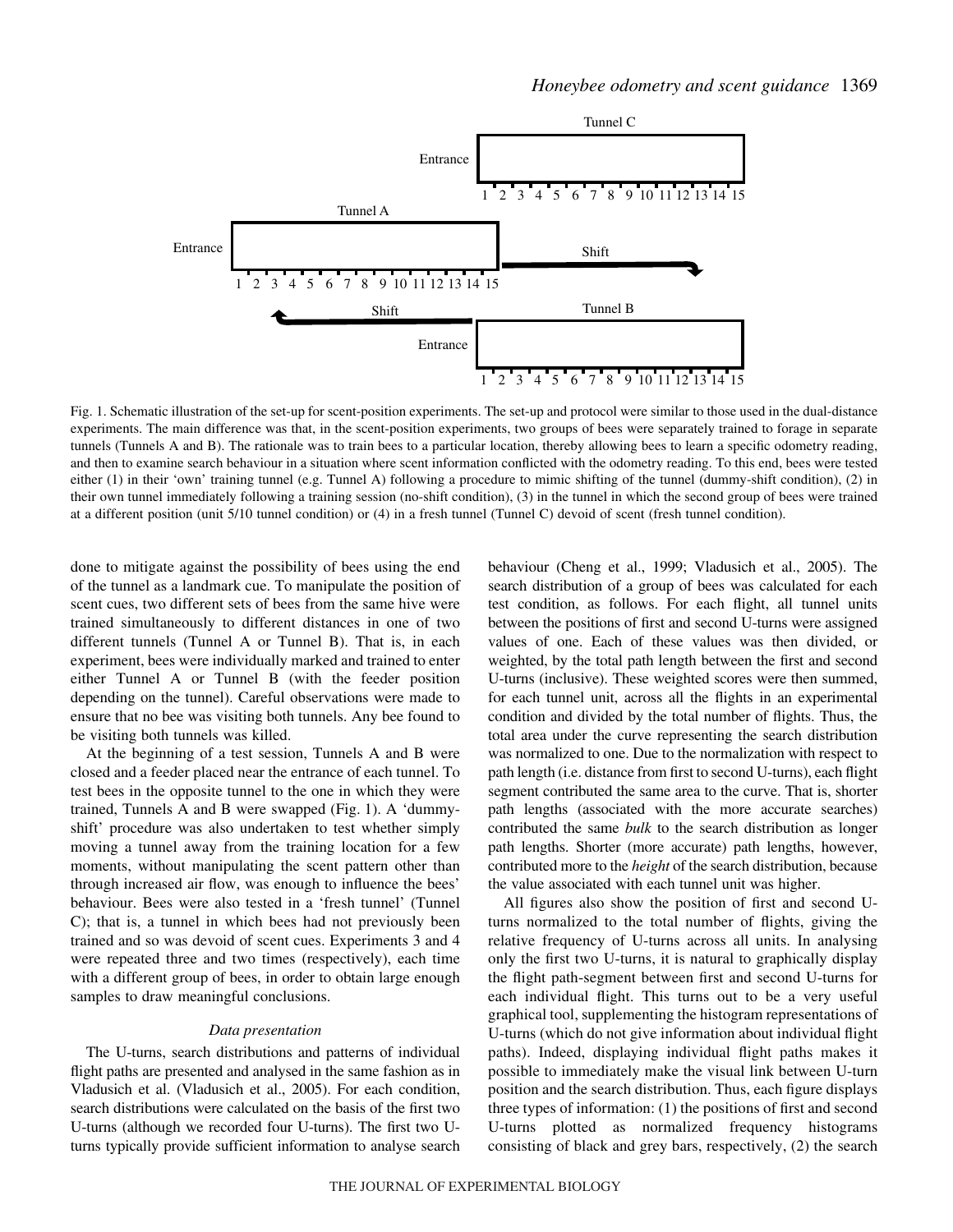# 1370 T. Vladusich, J. M. Hemmi and J. Zeil

distribution overlaid on the histograms, and (3) the path segments between the first and second U-turns for each flight. The black and grey squares of each path segment indicate positions of first and second U-turns, respectively. For each flight, the line joining the black and grey squares indicates the length of the path segment.

### *Statistics*

Statistical analyses were conducted on the first U-turn data (Kolmogorov–Smirnov test) for the dual-distance experiments (i.e. data not amenable to parametric analysis) and on the means and ranges of first and second U-turns (ANOVA) for the scent-position experiments (range equals the difference between second and first U-turns). These analyses were conducted for each experiment and indicate whether the test tunnel and the most recent training position had an effect on where bees initiated search. We did not attempt to include bee identity in our statistical analyses due to problems in positively identifying bees during the testing sessions (although all tested bees were identified as being marked, it was not visually possible to identify individuals). Analyses were performed using Matlab software, version 6.1 (The MathWorks, Inc., Natick MA, USA).

#### **Results**

# *Dual-distance experiments*

# *Experiment 1: training at units 5 and 10*

To ensure that each bee visited both training sites in Experiment 1, the number of visits to each site was recorded for a period of 1 h. The reward frequencies did not differ between sites ( $\chi^2$ =4.3, *P*  $\geq$ 0.1). Similar data were obtained for the remaining dual-distance experiments.

Fig. 2 illustrates the results for the two test conditions, in which bees were tested in the 'training tunnel' condition (Fig. 2A) or the 'fresh tunnel' condition (Fig. 2B). Different groups of bees were used in each condition (cf. Experiment 2). In the training tunnel condition, bees initiated search closer to the longer site than bees tested in the fresh tunnel condition. A statistical test conducted on the first U-turn distributions shows a significant overall difference between the two testing regimes (Kolmogorov–Smirnov test, *P*<0.001). Interestingly, bees tested in the training tunnel sometimes initiated and conducted searches just before the training location corresponding to the longer site. On a few occasions, bees also searched in the vicinity of the shorter site, leading to a bimodal search distribution with peaks at around units 4 and unit 9. No such bimodality is evident in the fresh tunnel condition, although bees sometimes initiated search close to the longer site. It is interesting to note, in this context, that on these flights bees often doubled back to perform second U-turns near the shorter training site.

As described in the Materials and methods, bees were trained in blocks in which the feeder position alternated between short and long sites every 15 min. We did not, however, find any difference between the most recently trained locations (i.e. units 5 or 10) on first U-turns in either the training tunnel or fresh tunnel conditions (Kolmogorov–Smirnov test, *P*>0.1). Thus, we found no evidence for a recency effect of training location.



Fig. 2. Results of Experiment 1. Bees trained at units 5 and 10 and then tested in either (A) the training tunnel or (B) a fresh tunnel devoid of scent. Different groups of bees were used in each condition. Bees tested in A were more likely to initiate search (first U-turns; Kolmogorov–Smirnov test,  $P<0.001$ ) closer to the longer site than bees tested in B. Training consisted of blocks in which bees were either rewarded in the sequence short, long, short, long or *vice versa* (the sequence alternated hourly). Data from each condition were collected directly following training to either the short or long site. We found no effect of the most recent training location (i.e. no recency effect of memory) in either condition. Black bars, first U-turns; grey bars, second U-turns; coloured lines, search distributions; inverted triangles, training locations; *n*, flight number.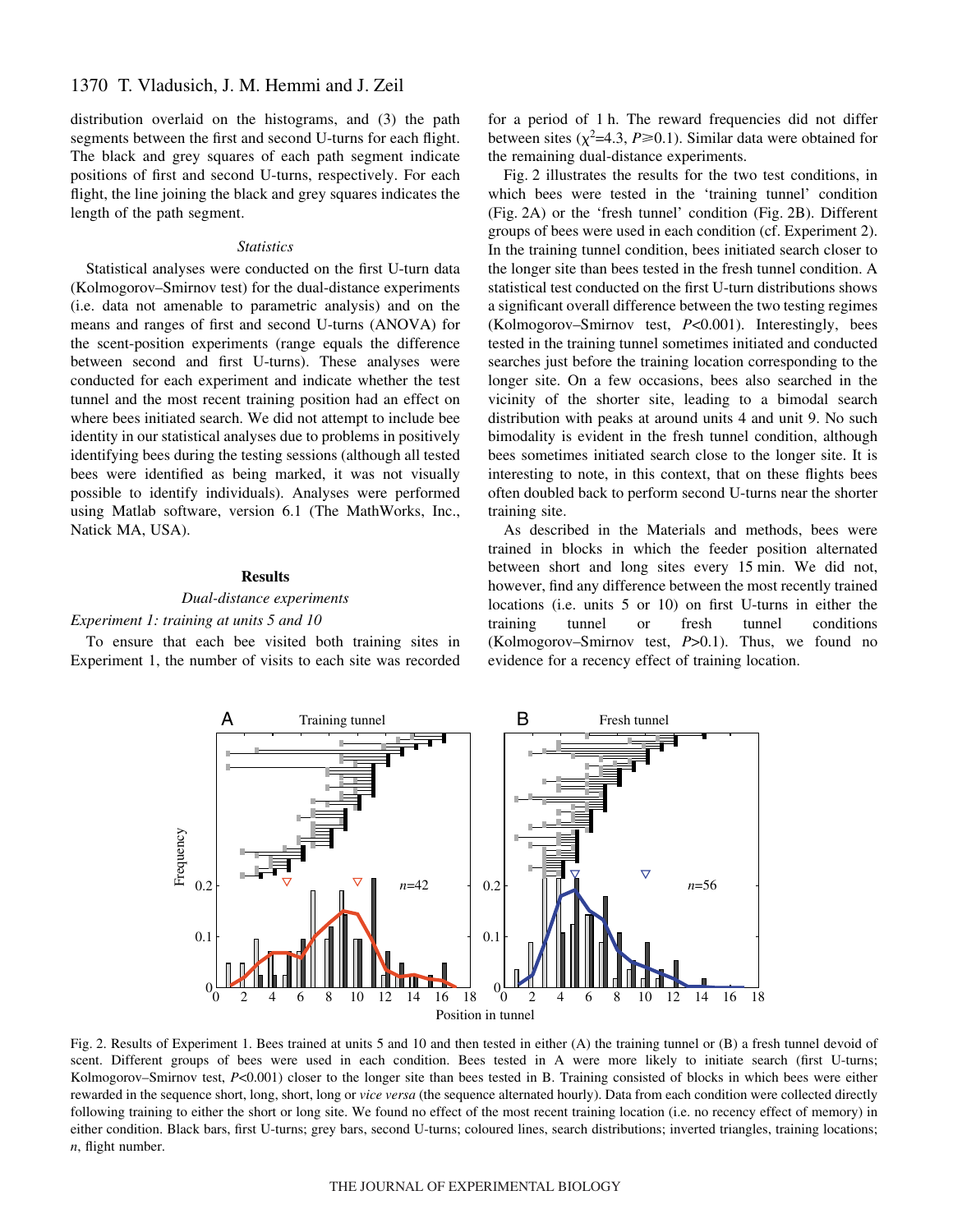

Fig. 3. Results of Experiment 2. A single group of bees was trained at units 5 and 15 using the dual-distance protocol. Similar to the results of Experiment 1, bees tested in the training tunnel (A) were more likely to initiate search (first U-turns; Kolmogorov–Smirnov test, *P*<0.01) closer to the longer site than bees tested (B) in a fresh tunnel. We found a moderately significant effect of recency for bees tested in the training tunnel condition but not the fresh tunnel condition (see text for details). See Fig. 2 for further details of symbols.

### *Experiment 2: training at units 5 and 15*

Was the search asymmetry described above due to the close proximity of the positions to which bees were trained, or to differences between the two groups of bees used in each experiment? Experiment 2 was conducted in an attempt to answer these questions. The training and testing protocol was the same except that a single set of bees was trained alternately at units 5 and 15.

The pattern of results from Experiment 2 (Fig. 3) closely resembles those described for Experiment 1. The search distribution in the training tunnel condition (Fig. 3A) is biased towards the longer site relative to the fresh tunnel condition (Fig. 3B). The two distributions of first U-turns differ significantly (Kolmogorov–Smirnov test, *P*<0.01). It should be noted, however, that the individual searches of bees were often distributed between the training sites (see Discussion). We found no recency effect in the fresh tunnel condition (Kolmogorov–Smirnov test,  $P \ge 0.1$ ) and a moderately significant effect of the most recently trained location on first U-turns in the training tunnel condition (Kolmogorov–Smirnov test, *P*=0.014). Qualitatively, this effect took the form of a slightly increased search bias towards the longer training site.

#### *Scent-position experiments*

We hypothesised that the differences in search performance in the dual-distance experiments may relate to putative scent cues deposited by bees during the training protocol. To test this hypothesis, we manipulated the position of putative scent cues in the test scenario independent of the position to which bees were trained (see Materials and methods). Bees were tested (1) in the tunnel to which they were trained, after the tunnel was shifted away and brought back (dummy-shift condition), (2) in the tunnel in which they were trained, immediately after training (no-shift condition), (3) in the tunnel in which a second group of bees was trained at a different position, and (4) in a fresh tunnel devoid of scent (fresh tunnel condition).

# *Experiment 3: training at unit 10 alone*

Fig. 4 shows the results for the four test conditions in Experiment 3, in which bees were trained at unit 10. The overall impression is that the test tunnel had a large effect on bees' search behaviour. Bees tested in the unit 10  $tunnel/dummy-shift condition (Fig. 4A) and the unit 10$ tunnel/no-shift condition (Fig. 4B) tended to search at a longer distance than bees tested in the unit 5 tunnel condition  $(Fig. 4C)$ . The data from the fresh tunnel condition  $(Fig. 4D)$ are almost identical to the unit 10 tunnel conditions, indicating that the absence of scent did not affect search behaviour. Interestingly, bees in all conditions except the unit 5 tunnel condition searched just beyond the training position. Since the effect was equally apparent in the fresh tunnel condition, the presence of scent in the training tunnel cannot be the explanation.

By comparison, the search distribution in the unit 5 tunnel condition (Fig. 4C) appears shifted towards the tunnel entrance and there appears to be greater overall spread in this condition. On some flights, bees performed first U-turns slightly beyond the training position but often went on to criss-cross the training site when performing second U-turns. On other flights, bees searched close to unit 5, the position of the putative scent. Bees never searched at this position in the other test conditions.

To quantify the results, an analysis of variance (ANOVA) was conducted on the means and ranges of the first and second U-turns observed for each flight. The ANOVA shows a highly significant overall difference between the means  $(F_{3,195}=5.95,$ *P*<0.001) but not the ranges (*F*3,195=1.07, *P*>0.1). Individual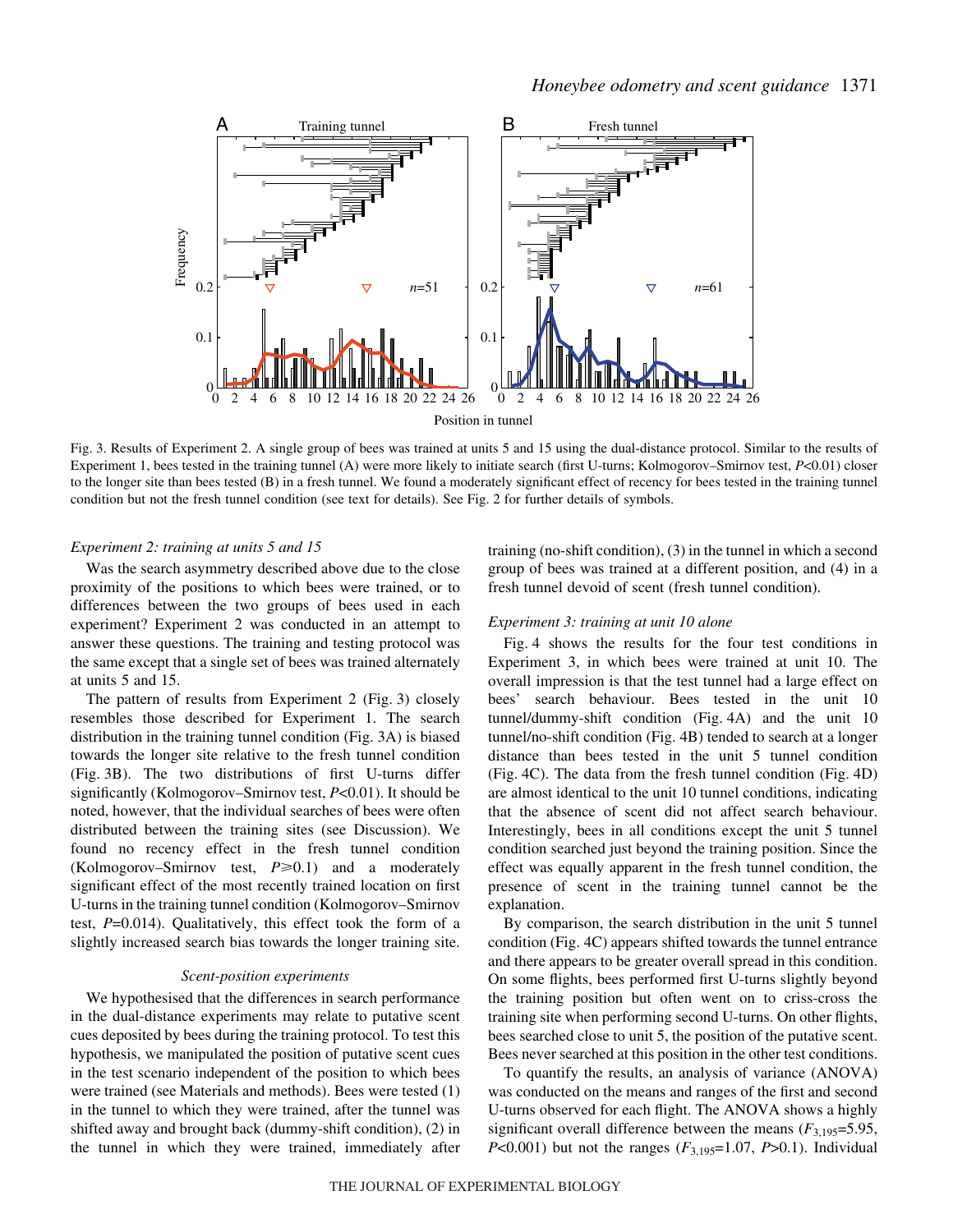# 1372 T. Vladusich, J. M. Hemmi and J. Zeil

comparisons on the means reveal that the unit 5 tunnel condition differed from the other conditions (*P*<0.01 for all three comparisons), which themselves did not differ from one another (*P*>0.6 for all three comparisons), as assessed by a form of paired *t*-test that corrects for unequal variances across conditions (means: unit 10 tunnel/dummy-shift condition=10.72, unit 10 tunnel/no-shift condition=10.83, unit 5 tunnel condition=9.34, fresh tunnel condition=10.9). Taken together, the data in Experiment 3 suggest that scent position in the test tunnel has a significant effect on search behaviour.

#### *Experiment 4: training at unit 5 alone*

In contrast to the data above, the results of Experiment 4, in which bees were trained to unit 5, do not exhibit any differences across conditions (Fig. 5). Bees tended to search very accurately at the training position in all four test conditions: the unit 5 tunnel/dummy-shift condition (Fig. 5A), the unit 5 tunnel/no-shift condition  $(Fig. 5B)$ , the unit 10 tunnel condition (Fig. 5C), and the fresh tunnel condition (Fig. 5D). There was also no evidence of overshoot behaviour in any conditions. Bees in the unit 10 tunnel condition were no more likely to search at unit 10 (i.e. the location of the putative scent) than bees in the two other conditions. An ANOVA conducted on the means  $(F_{3,130}=0.27)$ , *P*≥0.1) and ranges (*F*<sub>3,130</sub>=1.21, *P*>0.1) of the first two U-turns

shows no significant overall differences between the conditions. In summary, whereas Experiment 3 shows that bees trained at unit 10 then tested in a tunnel with putative scent at unit 5 *under*shoot the training position, Experiment 4 indicates that bees trained at unit 5 then tested with putative scent at unit 10 do not *over*shoot the training site.

#### **Discussion**

We initiated the dual-distance experiments in a bid to answer questions concerning the nature of visual odometry. How do bees 'decide' where to search when trained to feed at two different sites along a single path in the tunnel environment? In the course of our study, we found that the answer to this question depended on the testing conditions. Specifically, bees tested in a fresh tunnel searched mainly at the shorter site, whereas bees tested in the tunnel in which they were trained searched closer to the longer site. This result did not depend on the distance between the training sites. Since the fresh tunnel was placed in the same location as the training tunnel during testing, external positional cues can be ruled out as a factor.



Fig. 4. Results of Experiment 3. Bees trained at unit 10 and then tested in (A) the training tunnel following a 'dummy shift', (B) the training tunnel following no shift, (C) a tunnel in which bees were trained at unit 5 and (D) a fresh tunnel devoid of scent. Bees in C searched at a significantly shorter distance than in A, B and D, indicating that scent 'pulled' searches towards unit 5. Inverted triangles, training location with scent; diamond, scent location; squares, training location without scent. See Fig. 2 for further details.

We hypothesised that scent cues deposited by bees during training may have been responsible for the striking asymmetry in search behaviour exhibited across training and fresh tunnels. Additional experiments, in which two sets of hive mates were trained at different positions in different tunnels, suggest that scent was deposited on the cloth material rather than being *strictly* airborne: no differences were found between the conditions in which bees were tested immediately after training and conditions in which the test tunnel was dummy-shifted, a process that required refreshment of the air in the tunnel. We find only weak evidence to support the hypothesis that bees use scent to accurately localise the position of a memorised foraging locale. Given the controlled, small-scale nature of our experimental environment, it seems unlikely that deposited scent could play a stronger positional role in large-scale foraging environments (Wenner, 2002), where factors such as wind and rain would render scent information less reliable.

#### *Nature and distribution of putative scent*

It has long been known that bees mark a feeder site with scent, using the Nasanov gland (von Frisch, 1993), and that scent can be used by both trained bees and naive recruits to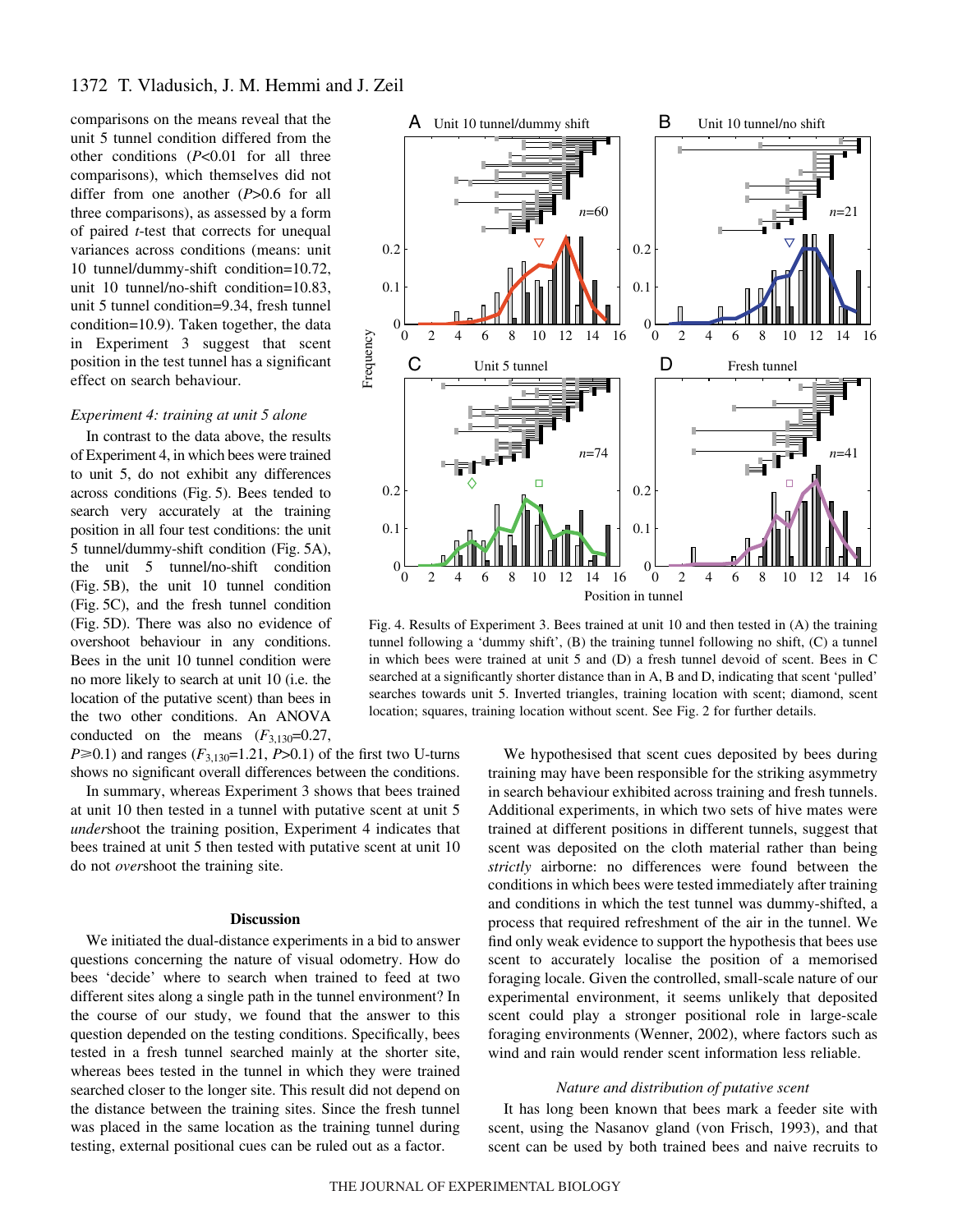

Fig. 5. Results of Experiment 4. Bees trained at unit 5 and then tested in  $(A)$  the training tunnel following a 'dummy shift', (B) the training tunnel following no shift, (C) a tunnel in which bees were trained at unit 10, and (D) a fresh tunnel. Mean search position did not differ across conditions, indicating that bees searched in accord with the odometer reading stored in memory rather than the position of the scent. See Fig. 4 for further details of symbols.

help locate the feeder site in outdoor environments. We observed bees 'scenting' the feeder location upon first finding the food source (i.e. raising their abdomens and fanning their wings) but, given the long interval between the start of training and testing  $(>8 h)$ , it seems unlikely that this was the source of the scent information used by bees in the test situation. A more likely source of scent information comes from bees walking in the vicinity of the feeder throughout the training session. Bees often wandered off beyond the small transparent plastic sheet  $(10 \text{ cm} \times 10 \text{ cm})$  placed at the base of the feeder, potentially distributing scent in the process. Although scent would most likely be deposited on the cloth material near the feeder, the resultant odour plume may have induced behavioural effects at any point in the tunnel. Further investigation, however, is clearly needed to determine the precise nature and distribution of scent in the tunnel environment.

# *Influence of scent in the dual-distance experiments*

Consider the situation confronted by a bee entering the *training* tunnel after having stored in memory the odometer readings associated with the two feeder sites. Upon entering the tunnel and detecting the correct visual and olfactory cues,

the bee continues towards the short site to find the feeder absent. During training, the bee has learned that the absence of the feeder at the shorter site implies its presence at the longer site. The bee therefore continues on towards the longer site (where the feeder is also absent) and initiates search. The precise location and spread of search will depend on many factors, including the distribution of scent in the tunnel and the individual's memories of the two sites. In general, our data indicate that bees initiated and conducted search in the vicinity of the longer site. Bees sometimes initiated search a little closer to the shorter site while, on other occasions, initiated search beyond the longer site and doubled back to perform second U-turns near the shorter site. Such variability in search strategy is of great interest and awaits further study using small numbers of identifiable bees. We suggest here, nonetheless, that our results fail to support the hypothesis that bees learn an average odometer reading from two training sites. This hypothesis can explain neither the rich variety in search behaviour nor the general search asymmetry observed between training and fresh tunnels.

Why did bees search closer to the shorter site when tested in a *fresh* tunnel? A bee entering a fresh tunnel would not smell the expected scent cue. We

observed that bees sometimes either failed to enter the fresh tunnel or aborted flying further shortly after entering the tunnel (units 1 or 2), suggesting that scent did indeed have an influence at the tunnel entrance (i.e. the presence of scent marking the tunnel as 'familiar'). These 'aborted' flights were not included in our sample as they did not represent actual food searches. Those bees that continued flying in the tunnel would arrive at, or slightly beyond, the shorter site. Having failed to smell the scent, these bees executed a fixed search pattern (Wehner and Srinivasan, 1981) rather than continuing towards the longer site. In this sense, scent in the training tunnel probably played a motivational (contextual) role, facilitating the recall and performance of learned flight vectors (Collett et al., 2002; Dale et al., 2005; Fauria et al., 2002) from the shorter to the longer site. That is, the absence of scent in the fresh tunnel discouraged bees from executing the flight vector from the shorter site to the longer site. Recent experiments indicate that bees can associate scent information with specific foraging locales and can recall flight trajectories based on such associations (Reinhard et al., 2004a; Reinhard et al., 2004b). The search behaviour of bees in the dualdistance experiments may therefore reflect the pivotal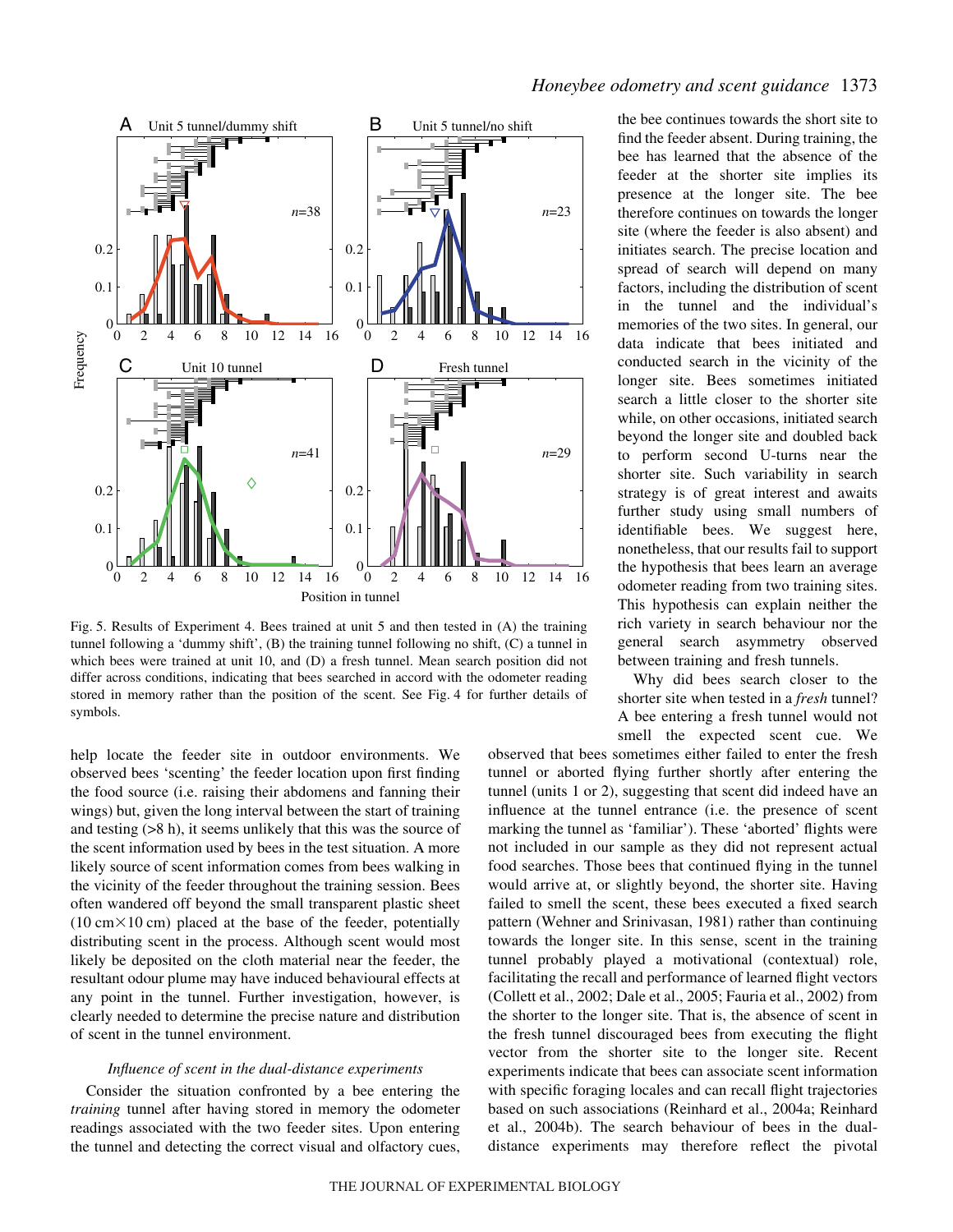# 1374 T. Vladusich, J. M. Hemmi and J. Zeil

contextual role played by scent under natural foraging circumstances.

### *Influence of scent in the scent-position experiments*

Bees in the scent-position experiments were unaffected by the absence of scent at the training site but were moderately affected by the unexpected discovery of scent along the path to the training site. In particular, bees trained at the longer site then tested in a tunnel with scent at (and probably before) the shorter site often searched closer to the shorter site than would otherwise have been the case (Fig. 4). Thus, scent appeared to play more of a positional role than in the dual-distance experiments, facilitating identification of the foraging locale. Scent information did not, however, completely override odometry to the same extent that a nearby visual landmark is known to do (Srinivasan et al., 1997; Vladusich et al., 2005). This diminished efficacy is to be expected given that a nearby visual landmark is an extremely salient cue (Cheng et al., 1987), whereas deposited scent cues, by their very nature, provide diffuse information. It remains likely, therefore, that if one were to train bees to associate a training site with a strong artificial odour (i.e. one deposited by the experimenter), then scent information may override odometry to a greater extent.

The apparent indifference of bees to the absence of scent at the learned site (or its presence beyond the learned site) may reflect the relative reliability of odometry and scent guidance under natural foraging conditions. Environmental factors, such as rain and wind, would ensure that deposited scent provides (at best) intermittent and weak sensory signals. Odometry, by contrast, is far more reliable than scent guidance for the following reasons: (1) variation in measured flight distance can be minimised through learning (Srinivasan et al., 1997), (2) odometric error is predictable and can be compensated by broadening search (Cheng et al., 1999; Srinivasan et al., 1998), (3) the visual inputs to odometry are robust to variations in contrast and spatial frequency (Si et al., 2003) and (4) the visual environment along a foraging path is relatively unaffected by weather conditions, thereby providing a stable information source.

### *Context-sensitive use of scent information*

Bees used scent information in the scent-position experiments and dual-distance experiments in different ways. In the former case, scent played primarily a positional role, shifting search towards the scent locale and away from the training site. In the latter case, scent provided the motivation to recall and perform flight vectors from the shorter training site to the longer site. Such behavioural differences are likely to reflect the flexible manner in which bees assign significance to sensory information in different contexts (Collett et al., 2002; Dale et al., 2005; Fauria et al., 2002; Vladusich et al., 2005).

We suggest that future odometry/scent experiments may fruitfully probe such context sensitivity by combining aspects of the dual-distance and scent-position designs. In particular, one might train bees in the dual-distance paradigm, then test them in

tunnels in which groups of bees have been trained at either the short or long distance. Bees would therefore have odometric information consistent with either site and scent information consistent with only one site. We predict that bees would be strongly biased towards searching near the scented site, since, in this situation, scent provides meaningful and reliable information to disambiguate between the memorised sites.

#### *Summary and conclusions*

We find strong evidence that scent information influences honeybee search behaviour in a scaled-down foraging environment. Our results suggest, however, that bees would be unlikely to rely solely on deposited scent cues to locate food sources in the 'blooming buzzing confusion' (James, 1979) of the honeybee foraging environment. Instead, bees appear to combine odometry and scent information in a context-sensitive and flexible manner to form 'intelligent decisions' about the probability of finding food in a particular place (see also Vladusich et al., 2005).

We thank David Guez for assistance with computer matters. The criticisms and suggestions of two anonymous reviewers substantially improved the quality of the manuscript.

#### **References**

- **Cheng, K., Collett, T. S., Pickhard, A. and Wehner, R.** (1987). The use of visual landmarks by honeybees: bees weight landmarks according to their distance from the goal. *J. Comp. Physiol. A* **161**, 469-475.
- **Cheng, K., Srinivasan, M. V. and Zhang, S. W.** (1999). Error is proportional to distance measured by honeybees: Weber's law in the odometer. *Anim. Cogn.* **2**, 11-16.
- **Collett, M. and Collett, T. S.** (2000). How do insects use path integration for their navigation? *Biol. Cybern.* **83**, 245-259.
- **Collett, M., Harland, D. and Collett, T. S.** (2002). The use of landmarks and panoramic context in the performance of local vectors by navigating honeybees. *J. Exp. Biol.* **205**, 807-814.
- **Collett, T. S., Fry, S. N. and Wehner, R.** (1993). Sequence learning by honeybees. *J. Comp. Physiol. A* **172**, 693-706.
- **Dale, K., Harland, D. P., Manning-Jones, A. and Collett, T. S.** (2005). Weak and strong priming cues in bumblebee contextual learning. *J. Exp. Biol.* **208**, 65-74.
- **De Marco, R. and Menzel, R.** (2005). Encoding spatial information in the waggle dance. *J. Exp. Biol.* **208**, 3885-3894.
- **Fauria, K., Dale, K., Colborn, M. and Collett, T. S.** (2002). Learning speed and contextual isolation in bumblebees. *J. Exp. Biol.* **205**, 1009-1018.
- **Fry, S. N. and Wehner, R.** (2002). Honey bees store landmarks in an egocentric frame of reference. *J. Comp. Physiol. A* **187**, 1009-1016.
- **Giurfa, M. and Capaldi, E. A.** (1999). Vectors, routes and maps: new discoveries about navigation in insects. *Trends Neurosci.* **22**, 237-242.
- **James, W.** (1979). *Some Problems of Philosophy*. Cambridge, MA: Harvard University Press.
- **Menzel, R. and Giurfa, M.** (2001). Cognitive architecture of a mini-brain: the honeybee. *Trends Cogn. Sci.* **5**, 62-71.
- **Menzel, R., Geiger, K., Joerges, J., Muller, U. and Chittka, L.** (1998). Bees travel novel homeward routes by integrating separately acquired vector memories. *Anim. Behav.* **55**, 139-152.
- **Menzel, R., Greggers, U., Smith, A., Berger, S., Brandt, R., Brunke, S., Bundrock, G., Hulse, S., Plumpe, T., Schaupp, F. et al.** (2005). Honey bees navigate according to a map-like spatial memory. *Proc. Natl. Acad. Sci. USA* **102**, 3040-3045.
- **Reinhard, J., Srinivasan, M. V., Guez, D. and Zhang, S. W.** (2004a). Floral scents induce recall of navigational and visual memories in honeybees. *J. Exp. Biol.* **207**, 4371-4381.
- **Reinhard, J., Srinivasan, M. V. and Zhang, S. W.** (2004b). Olfaction: scenttriggered navigation in honeybees. *Nature* **427**, 411.